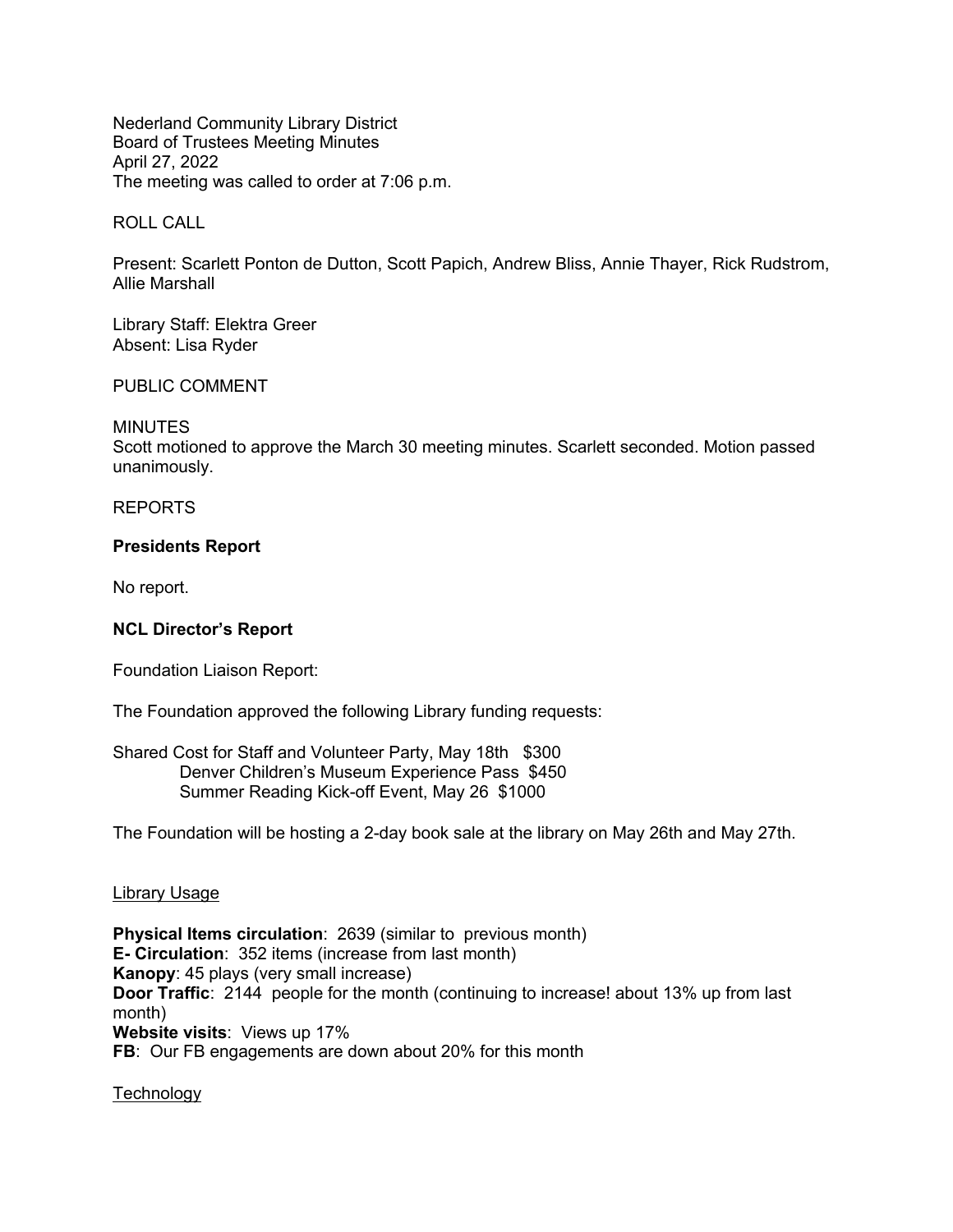Our new mounted A/V system is working well and is popular with non-library groups (as well as library groups) reserving our meeting rooms. Our sharp increase in meeting room reservations over the past month is a significant part of our increase in library traffic.

The Library (as well as the Town of Nederland) is part of a working Colorado state-wide group looking at accelerating broadband deployment in Colorado. Executive Order D 22 009 includes the goal of connecting 99% of in-state households to high-speed broadband by 2027 and many libraries will be part of making this strategic goal possible.

## **Programming**

Our programming numbers are looking great and we realize we not only have a seed library, but a sourdough starter library! The Sourdough program was extremely successful, with patrons asking for a follow-up.

Summer Reading Program Kick-off Party: Thursday, May 26th, from 4-7PM. I hope some Board members can help with ice cream scooping!

## Business and Database Services

The library is continuing to see an uptick in use of its free "business services" (printing, faxing and scanning). We are seeing several new library users per month who are learning about us for the first time because of the closure of the Business Connection. This, along with Kelly's great work signing up new students at the school for database access, means we have issued 142 new library cards in the past three months!

# Staffing

Jessie Ansari has accepted the full-time Patron and Family Services position and Kendra Trauth has accepted a Librarian Assistant position (taking over our social media from Janette). We have also hired our first seasonal staff member, Austin O'Pry who will be helping out for just summer programming.

Please join us on Wednesday May 18th from 5-7PM for a staff party and for saying goodbye to Susan Gerhart and Janette Taylor. We are having to change venues from Tres Gringos; more information coming soon. The library will close early at 5 that day and we will invite the community to join us. (It is normally a slow time at the library)

# **Treasurer's Report**

March

- 1. As of March 31, 2022 checking/savings totaled \$454,606 of which we had \$15,706 in Checking, \$82,390 in our Reserve Fund, \$50,000 in land development fund, and \$30,000 in our long-term maintenance fund, and \$104,721 in Savings.
- 2. March 2022 total income was \$78,053 of which \$75,877 was from total Property Tax Revenue, and \$2,071 was from total Specific Ownership Tax.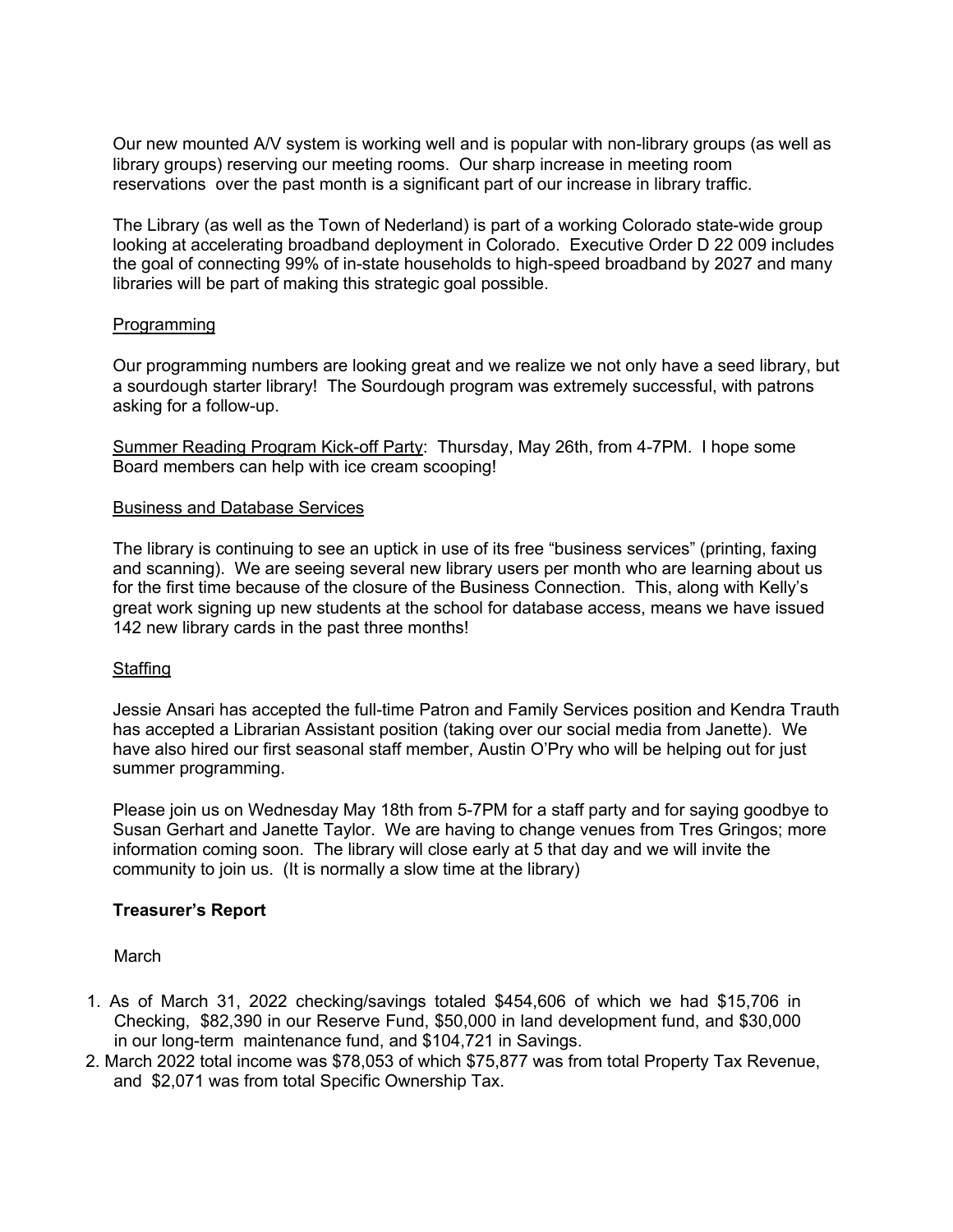3. March 2022 expenses totaled \$36,886. Expense categories exceeding \$1,000 are summarized here for review purposes, but all expenses can be found on the Profit and Loss statement: \$5,526 for books and materials of which \$3,000 was for the annual e-book hosting fees and \$1,491 was for physical books, \$4,250 for facilities (payment for the storage shed), \$2,130 for ILS, \$2,343 for marketing and design, \$1,262 for payroll taxes, \$16,639 for wages, \$1,063 for professional services, and \$1,049 for utilities.

4. Net income for March was \$41,167. Net income for fiscal year 2022 is \$173,579.

5. Notes: a) The state grant will reimburse some of the e-book costs; b) the shed was approved as an expense in 2021 and therefore wasn't included in the 2022 budget, so will be put under Facilities in 2022; c) part-time payroll wages are higher than what would be expected for this time of year, but that will balance out next month when the Patron and Family Services position will be filled by a current part-time worker and the Library Operations Manager wages are also moved from part-time to the correct categorization.

# 1. NEW BUSINESS

The Board discussed moving its regular meeting in August to August 17th to be a joint meeting with the Foundation.

## 1. OLD BUSINESS

. Bond Repayment Schedule

The Bond Repayment Schedule was presented and discussed. The last payment is due June 28, 2032.

a. Strategic discussion on library's east property

The Board dedicated time to brainstorming plans for the library's east property. The Board reviewed community survey results and staffing needs.

The Board's brainstorming settled on making non-permanent improvements to create a more usable outdoor space with seating, shaded areas, sculptures and other amenities.

The Board wants to continue to dedicate 30-60 minutes each meeting to continue developing plans for the east property.

Ideas mentioned: Covered seating, educational signs, outdoor auditorium for music and outdoor movies, kids play equipment, soft outdoor lighting for night time public space, walkways, functional art, space for music, some kind of signature amenity that would draw residents to the library, space for community members to rent for weddings, observatory, something with a mining theme, something rustic and comfortable, shaded area, grass for goats to eat.

a. Adopt 2022 EDI policy